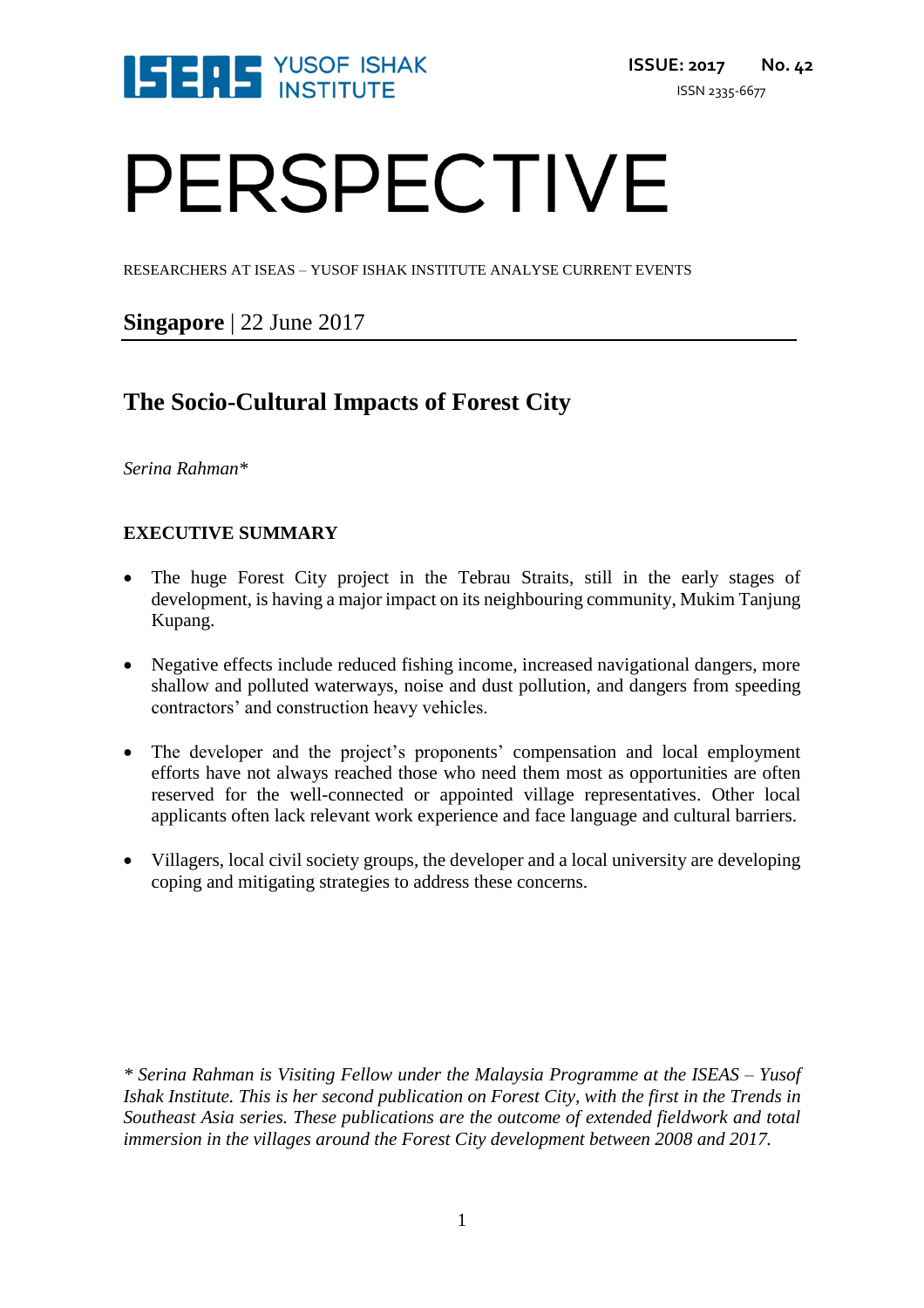

#### **INTRODUCTION**

Forest City is a multi-million dollar mixed development project by Country Garden PacificView (CGPV), a joint venture between Country Garden Group (based in Guangzhou, China) and Iskandar Esplanade Danga 88 Sdn Bhd. Built on four artificial islands in the Tebrau Straits, the project has been lauded as one of the catalysts that will drive the state of Johor out of sleepy backwater status to developed metropolis.

However, the project has been plagued with controversy since its inception. From allegations of transboundary environmental damage to overcrowding of the property market to being the gateway of future People's Republic of China (PRC) immigrants to Malaysia, the project's developers and proponents have battled all manner of bad press. An extensive analysis has already been done of the environmental and economic sustainability of the Forest City development<sup>1</sup>. This article looks at the socio-cultural impact on those directly affected by its rise, as well as their efforts to overcome those predicaments.

#### **UPDATES ON THE DEVELOPMENT**

The Forest City plan is to build four artificial islands off Mukim Tanjung Kupang in the southwestern tip of Johor. Development of the first island is moving at speed and the second phase of reclamation work has just begun (as shown in Figure 1 below). This part of the first island will border the shipping channel of the Port of Tanjung Pelepas (PTP). Of the area that is already built and fully functional, Forest City's show gallery continues to welcome potential buyers; its artificial beach and shopping mall are often crowded on the weekends; and the Phoenix Hotel has been accepting guests since its first tower was ready. CGPV has recently handed over the keys to 120 units of the Kylin Apartments above the hotel premises with much fanfare about their international ownership.<sup>2</sup>

All of this hype occurs as construction takes place on all sides and large trucks deliver sand across the sand bridge (also referred to as the CG Causeway) that cuts across the Tanjung Kupang seagrass meadow. The CG Causeway, meant to have been removed in 2016, is still in use as it is the most efficient method of transporting sand dumped by barges from Teluk Ramunia (off the east coast of Johor). At any one time there are at least 13 sand barges<sup>3</sup> in the shallow waters that constitute the fishing grounds of the surrounding local communities. A new piping system to transport sand cuts across the water further south (illustrated with dashes in Figure 1 below), linking a newly formed sand dumping location with Phase 2 of the reclamation works on the first island.

<u>.</u>

<sup>&</sup>lt;sup>1</sup> Rahman, S. Johor's Forest City Faces Critical Challenges. Trends in Southeast Asia, 0219-3213; TRS 3/17. ISEAS – Yusof Ishak Institute, Singapore.

<sup>&</sup>lt;sup>2</sup> "Handover of Forest City Kylin Apartments", iProperty.com, 2 May 2017.

<sup>&</sup>lt;http://focus.iproperty.com.my/news/2481/handover-of-forest-city-kylin-apartments>

<sup>3</sup> Personal observation: fieldwork 2008-2017.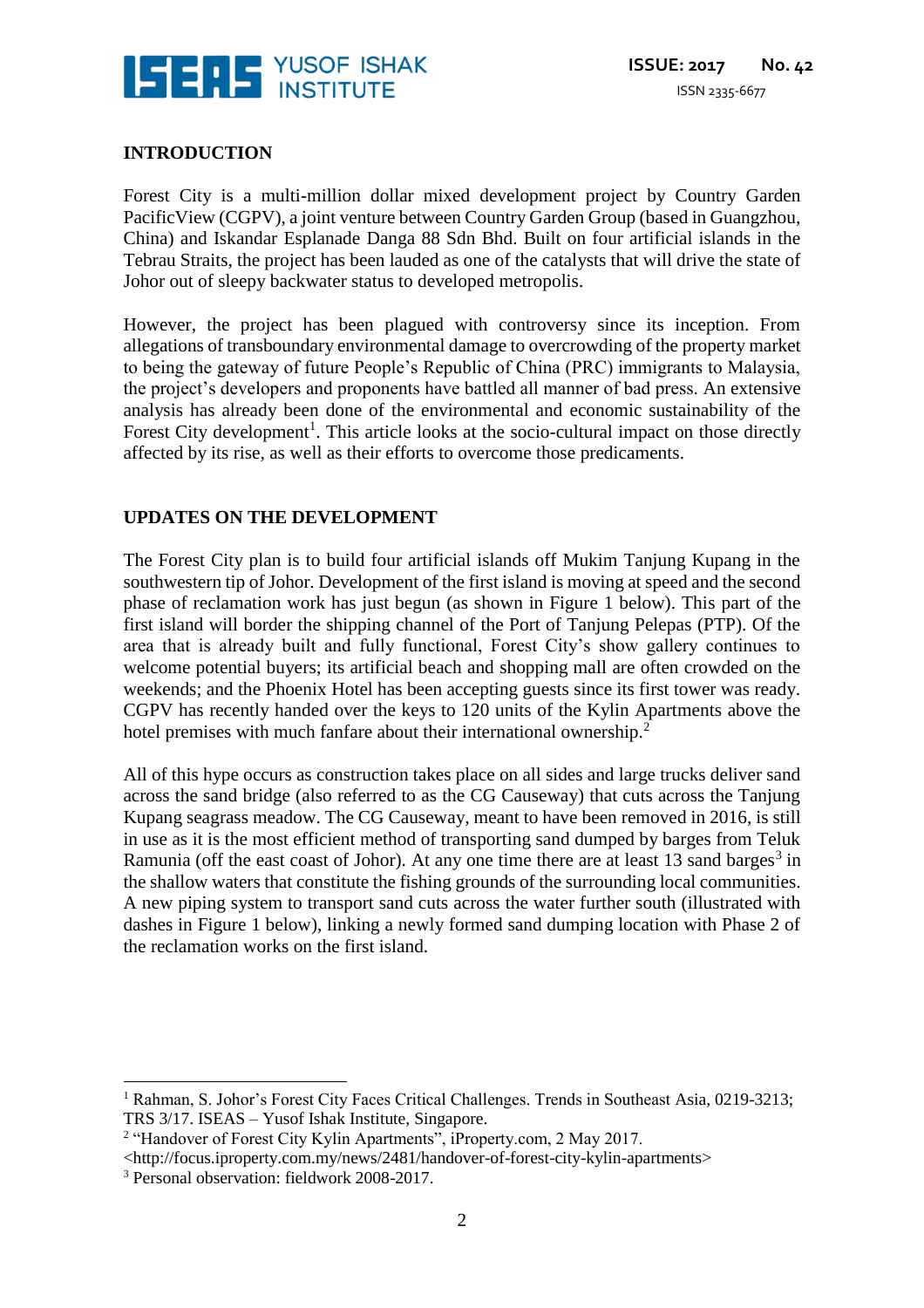

*Figure 1: The plan for Forest City's four reclaimed islands, indicating the areas already reclaimed and Phase 2 of the first island, which is just being reclaimed at time of writing.*



*Source: Reproduced with kind permission of Benjamin Cheh Ming Hann.*

Forest City recently announced its Industrialised Building System (IBS) facility, the world's largest of its kind. This is already partially built in what was about 400 acres of healthy mangroves in the Shahbandar area of Mukim Tanjung Kupang. This facility is said to reduce the developer's dependency on foreign labour. <sup>4</sup> The IBS factory is actively sourcing for locals to work on its premises.<sup>5</sup> Adjacent to this location is a plot of 2,000 acres of former

<u>.</u>

<sup>4</sup> "Country Garden set to build world's largest IBS factory in Forest City", *The Edge Markets*, 15 May 2017. <http://www.theedgemarkets.com/article/country-garden-set-build-worlds-largest-ibsfactory-forest-city?from=singlemessage&isappinstalled=0>

<sup>5</sup> Personal communication with Suria Mohd Sidin, Corporate Communications Senior Executive, 26 April 2017.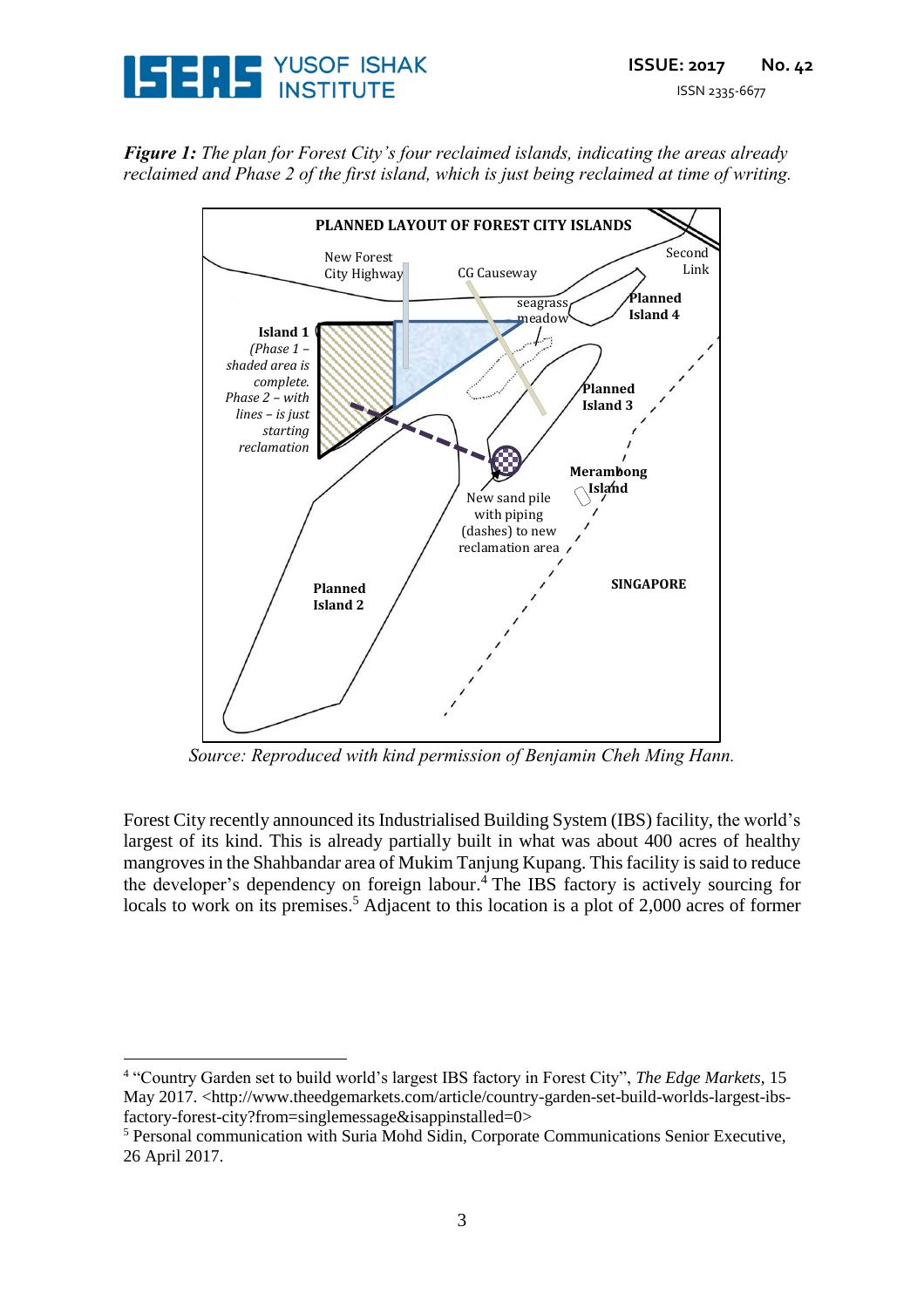

Ramsar mangroves<sup>6</sup> that will be converted into three golf courses designed by Jack Nicklaus and an accompanying resort complex. 7

### **MUKIM TANJUNG KUPANG**

 $\overline{a}$ 

Mukim Tg. Kupang is a sub-district (*mukim*) of Gelang Patah, Johor Bahru in the southwest of Johor state. It is the smallest sub-district with a population of 10,972 (2010 Census).<sup>8</sup> The area comprises nine villages;<sup>9</sup> most inhabitants are fishermen who share the 10km coastline between the Pendas and Pulai Rivers. There are about 250 registered fishermen in this area; all of whom are artisanal nearshore fishermen who use small outboard engine boats  $10$ . There are however, many more unregistered fishermen who either fish for supplementary incomes or are unable to get fishing licences. Many others in the community depend on gleaning in the mangroves, mudflats and intertidal seagrass for their daily meals. These are the fishermen (and women) who are greatly dependent on the natural habitats for their subsistence and survival.<sup>11</sup> However, with fishing licences no longer being issued,  $12$ this group of fisherfolk are not eligible for compensation, assistance or subsidised petrol.

All the fishermen in this area fall under the South Johor Fishermen's Association, but on the ground, they group themselves according to the jetties that they use.<sup>13</sup> Most of the fishermen here are Malays, while a few are ethnic Chinese fishermen who have been in the community for generations. Fishermen from villages across the Pulai River and the Orang Seletar indigenous people who live either upstream in the Pulai River or around Danga Bay in Johor Bahru, also fish in this part of the West Tebrau Straits. The fishermen in Mukim Tg Kupang are largely dependent on the nearby mangrove and seagrass-related inshore

<sup>6</sup> Ramsar areas are recognised as wetland areas of international importance. This area is part of the 9,126 hectare Sg Pulai Ramsar site gazetted on 31 January 2003 and recognised as the largest riverine mangrove system in Johor.

<sup>7</sup> "Jack Nicklaus to design a CGH golf course in Johor", *The Star*, 21 April 2017.

<sup>&</sup>lt;http://www.thestar.com.my/business/business-news/2017/04/21/jack-nicklaus-to-design-a-cghgold-course-in-johor/>

 $8$  Forest City Detailed Environmental Impact Assessment report, p. 11-7

<sup>9</sup> Kampung Tiram Duku, Kampung Pekajang, Tanjung Adang, Kampung Pok, Tanjung Kupang, Kampung Ladang, Kampung Pendas Laut, Kampung Pendas Baru and Taman Desa Paya Mengkuang.

<sup>10</sup> "Of reclamation, sand and the royal company", *Malaysiakini*, 18/7/2014 <http://malaysiakini.com/news/268962>

<sup>&</sup>lt;sup>11</sup> Personal observation/ interviews from fieldwork, 2008-2017.

<sup>&</sup>lt;sup>12</sup> There is an active Department of Fisheries policy to reduce the number of inshore fishermen due to declining catch on the west coast of Johor (Forestry Department/ DANCED, 1999. Management Plan for the Mangroves of Johor 2000-2009. Johor, Malaysia: Forestry Department Peninsular Malaysia/ DANCED.)

<sup>&</sup>lt;sup>13</sup> Locally referred to as *pengkalan*. There are five of such groups, each with its own appointed leader: Kampung Ladang, Kampung Pendas, Kampung Pok, Kampung Tiram Duku and an amalgamation of fishermen from Tanjung Adang and the former Tanjung Pelepas who use the jetty at the Che Manan River (locally referred to as *Jeti Pak Ngah*).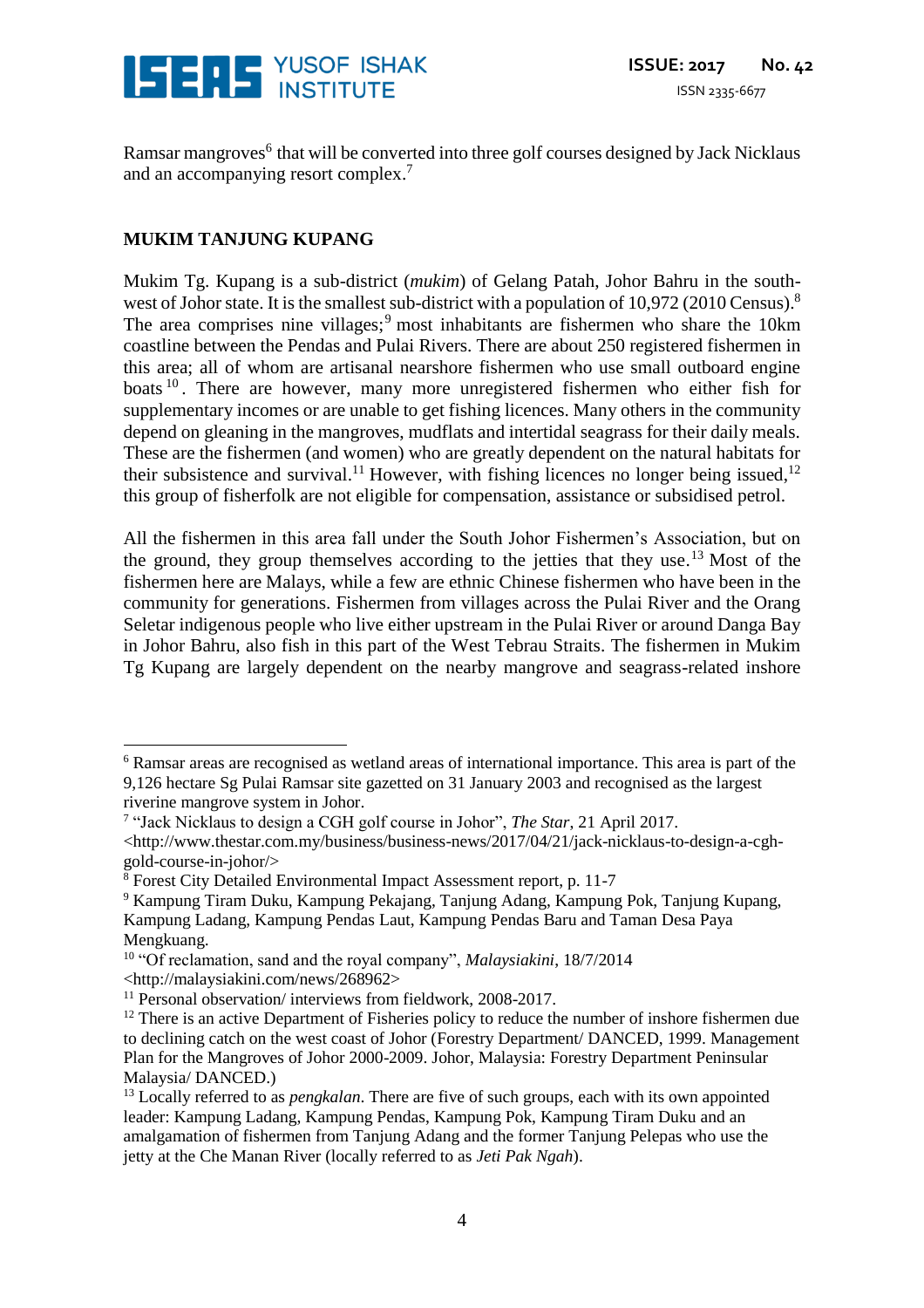

waters for their daily catch. The DEIA Report states that there is a low average household income figure of RM1,626.<sup>14</sup>

Not everyone in Mukim Tg Kupang is a fisherman. Some former fishermen take on other work to supplement reduced catch and increasing petrol costs, heading back to sea only when there is a guaranteed harvest. Most young men work in the port or in the private sector as lorry drivers, Rubber-Tyre Gantry (RTG) operators, factory workers, security guards, cleaners and other technical jobs. Local women are often housewives or tend to village food stalls, work as cooks, cleaners and in the nearby factories. Several women supplement family incomes with online sales of cosmetics, baked goods and other items. Some in the community commute to Singapore for work in factories or as cleaners but usually for only short periods of time. This is a largely conservative community, with government jobs as teachers, policemen, customs and immigrations officers, or as homemakers, being deemed highly respectable career goals.<sup>15</sup> This caricature of the local community illustrates the difficulties that might be faced should drastic changes occur in its immediate neighbourhood.

#### **DEVELOPMENT IMPACTS AND THE MIDDLEMEN**

One of the biggest issues that has arisen from the development of the Forest City project is the habitat damage and how it affects the livelihoods of local fishermen. During the Public Dialogue in Kampung Pok that took place in September 2014 as part of the Detailed Environmental Impact Assessment (DEIA) process, fisherman Anuar Musa of Tg Kupang noted that his income would be affected for the 30-year duration of the project, and that no amount of money could compensate him for the shrinking catch that he was seeing ever since reclamation began. Other fishermen also reported mass fish deaths in the area.<sup>16</sup>

During the meeting, the community disputed the claim that interviews were held with 10% of the population and that focus group meetings with village representatives about the development had taken place. However, interviews with a number of people involved in those meetings revealed that they had indeed occurred in June 2013, before any sand was dumped in the Tebrau Straits. The wider community were simply not made aware of their proceedings.<sup>17</sup> RM3 million had also been handed over from the developer to a group of community and fishermen's representatives in the presence of Johor's Sultan Iskandar Sultan Ismail.<sup>18</sup> Information on this contribution was only announced during the Public Dialogue.

 $\overline{a}$ 

<sup>&</sup>lt;sup>14</sup> Forest City Detailed Environmental Impact Assessment report, p. 11-12 and 11-13.

<sup>&</sup>lt;sup>15</sup> Personal observation from fieldwork: 2008-2017

<sup>&</sup>lt;sup>16</sup> "Johor villagers vent anger at mega reclamation project", *Malaysian Insider*, 21 September 2014 <http://www.themalaysianinsider.com/malaysia/article/johore-villagers-vent-anger-at-megareclamation-project#sthash.wyw9iVaY.dpuf.f>

<sup>&</sup>lt;sup>17</sup> The writer was shown a photo of a focus group session at a meeting with CGPV representatives in August 2014.

<sup>&</sup>lt;sup>18</sup> Information on the handing over of this contribution from CGPV was reported by 3 different individuals who either attended the event or were advising the project at the time. This information was corroborated by K. Shanmugapathy, CGPV's Manager of Planning & Development.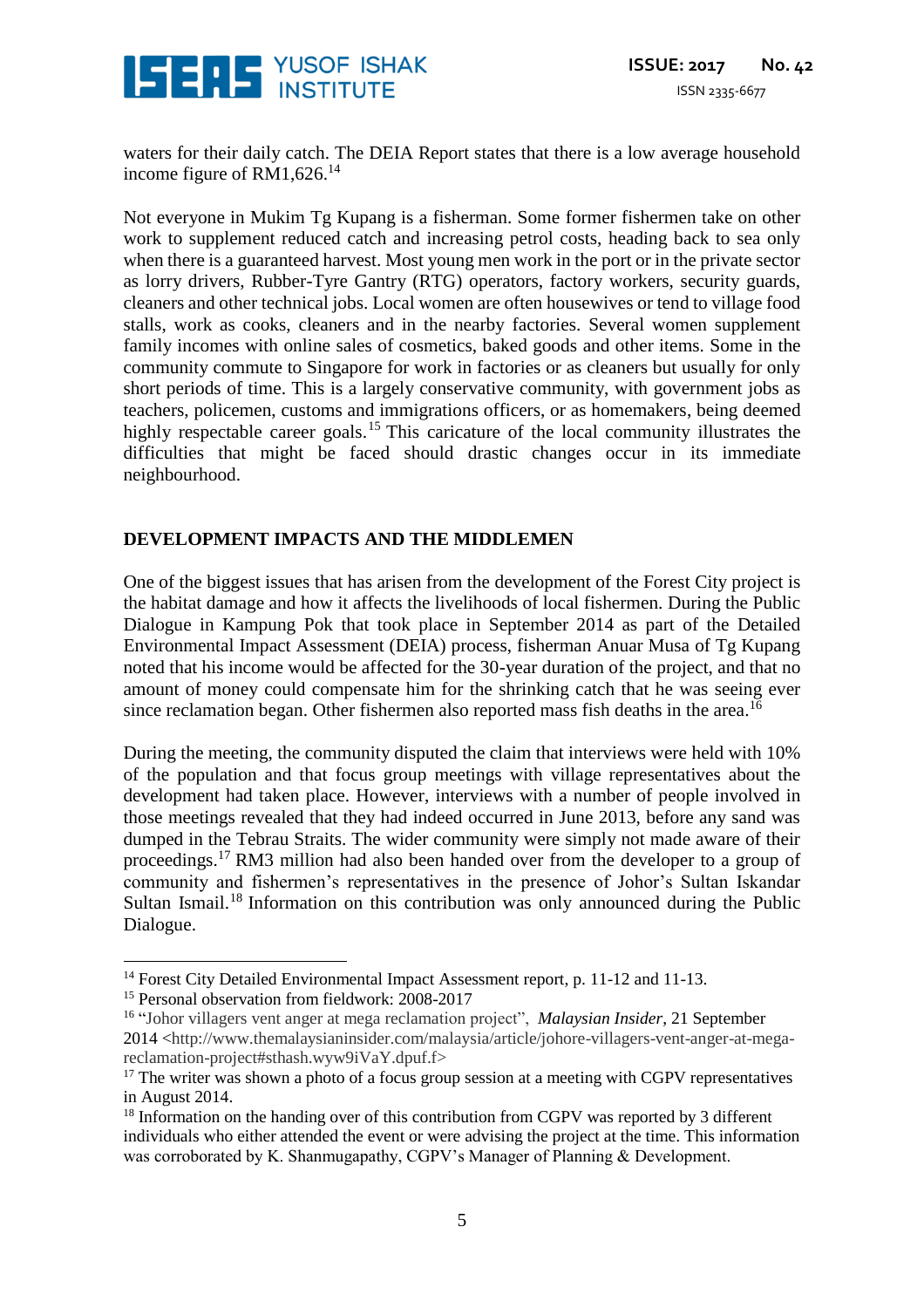

After the DEIA report was released, fishermen began to receive compensation. Myriad conversations with both registered and unregistered fishermen revealed however that there were irregularities in the way the compensation lists were decided, <sup>19</sup> but the amounts disbursed seemed consistent between the fishing bases. The first tranche disbursed was RM3,000 (S\$960) per fisherman, with an additional RM1,000 (S\$320) given to those who owned boats. Since that first tranche (paid soon after the Public Dialogue), there were two other disbursements of between RM1,000 – RM3,000 each. The fishermen who were deemed eligible to receive these funds have been given about RM10,000 (S\$3,200) each since the project began. Some of those without licenses but depended on fishing for their livelihoods were deemed ineligible for compensation.

At times, extra compensation is sought from the developer by village and fishermen's representatives, such as in the event of accidents or for loss of land due to the Forest City dispersal link from the Port of Tanjung Pelepas highway. CGPV has provided this compensation on a case-by-case basis, but not all of the monies have necessarily reached the community members concerned.<sup>20</sup> Prior to constructing the dispersal link, many models of the highway were plotted before a final route was decided upon, all apparently in constant consultation with the community concerned. 21

Aeron Munajat, CGPV's Head of Corporate Communications revealed that CGPV spent more than RM1 million in 2016 alone supporting school programmes, workshops and courses, as well as contributing to the South Johor Fishermen's Association, among others. 22 Since the stop-work order, there has been visible effort by CGPV staff to engage with the community. Several have proactively asked how else they might be able to support the villagers and meet their needs.<sup>23</sup>

Forest City is said to provide employment opportunities that will compensate for livelihoods lost. The DEIA Report recommends that a ratio of at least 30% be set aside for locally sourced employees.<sup>24</sup> However, many villagers do not seem to be aware of the opportunities available. Those who proactively asked for jobs were reportedly discouraged by middlemen and agents. Several have complained that opportunities to sell goods to construction workers (within and just outside their quarters) have gone to vendors from outside the community.

 $\overline{a}$ 

<sup>&</sup>lt;sup>19</sup> The fishermen said that those awarded compensation were decided upon by the South Johor Fishermen's Association and the head of each jetty.

 $20$  One villager who declined to be named related an incident where her father and cousin almost died in an accident in turbulent waters at the entrance to the Pok River (due to the CG Causeway). Their complaint was sent to CGPV and they were awarded RM20,000 (S\$6,400) to replace their damaged boat, lost personal items and medical fees. But they only actually received RM14,000 (S\$4,480).

<sup>21</sup> Personal observation, fieldwork 2008-2017.

<sup>&</sup>lt;sup>22</sup> Interview with Aeron Munajat, CGPV's Head of Corporate Communications 14 September 2016. The list of expenses and recipients of these disbursements was shown to the writer.

<sup>&</sup>lt;sup>23</sup> Personal observation, fieldwork 2008-2017. One of these booths was set up during the annual Pesta Laut (Sea Festival) sponsored by CGPV, held in Kampung Pendas.

<sup>&</sup>lt;sup>24</sup> Forest City Detailed Environmental Assessment report p. 14-3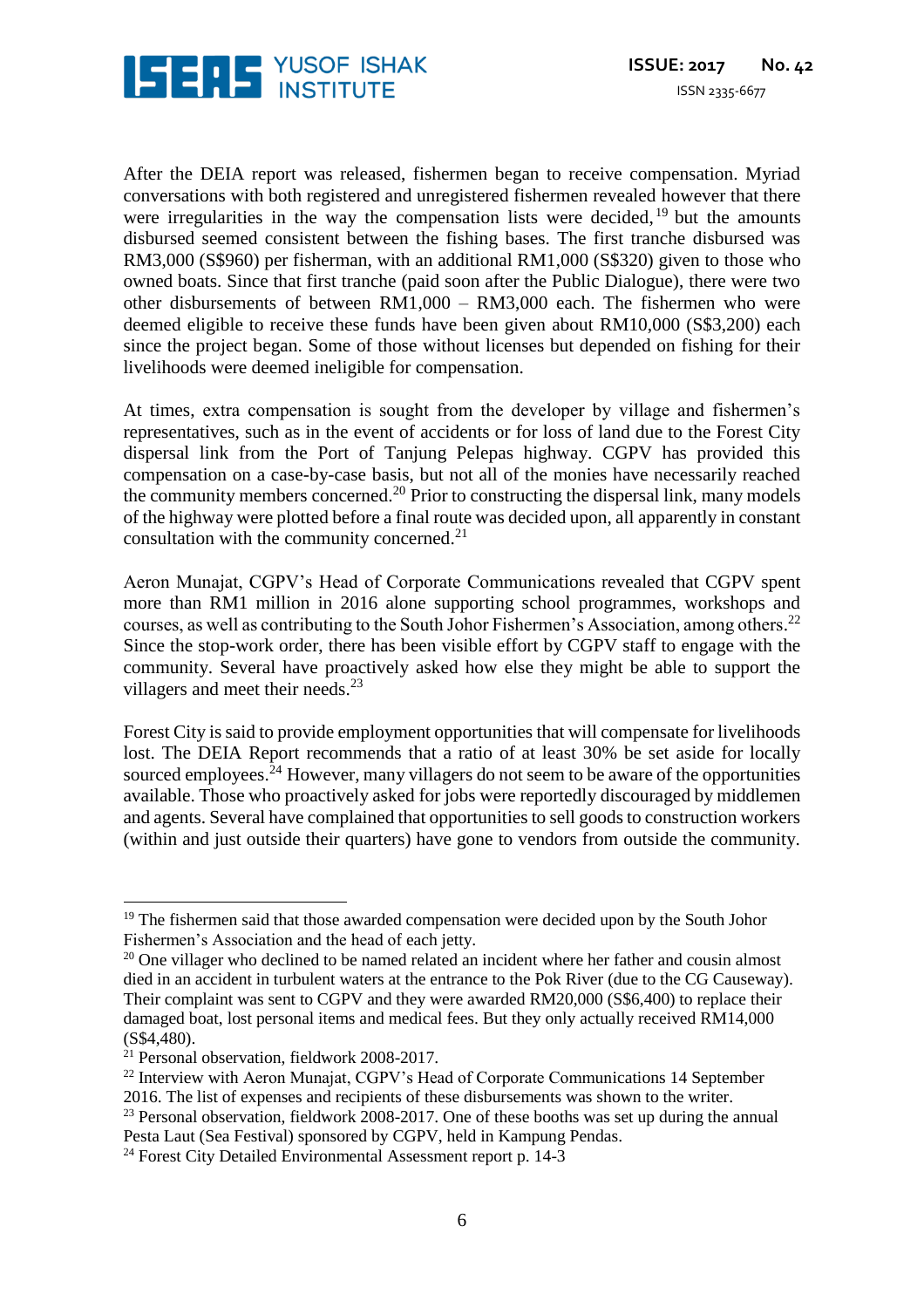

Others comment that they cannot afford to pay the 'rental' rates imposed on those who take up stall spaces.

A recent survey of unemployed residents who have no political or family connections revealed that many were keen to find work in Forest City. <sup>25</sup> Language barriers are often the primary obstacle for the villagers, with many being unable to speak English and even fewer able to speak Mandarin. Even local Chinese villagers have commented that while their children are able to get jobs in the project because of their ability to speak Mandarin, they do experience a great difference in language, work styles and attitudes between mainland and local Chinese.

Positive feedback on the development does exist, with some shopkeepers reporting better business given increased numbers of people (whether workers, contractors or visitors) to the area. This is corroborated by the number of small businesses that has been set up around the contractors' quarters' entrance in Tanjung Kupang. These range from makeshift food and drinks stalls to grocery shops and suppliers of services. There are also a few new hardware supply stores in the vicinity.<sup>26</sup>

#### **OTHER IMPACTS**

Apart from environmental impacts at sea, there are a number of other consequences of the development that were not fully taken into account by the DEIA Report.

#### *Hazards at Sea*

 $\overline{a}$ 

Since development began, fishermen have reported that the silt curtains put in place to prevent reclaimed sand from washing out to surrounding seagrass habitats and Singapore often lose their moorings in storms and float away. With a lack of markers, reflectors or lights, the silt curtains – whether moored or floating free - pose a hazard to fishermen at night or during storms when visibility is low. <sup>27</sup> Contractors for the developer such as the sand barges have been seen dumping metal and other wastes overboard. This is dangerous in shallow areas; boats have hit these items, resulting in propeller damage and in one case severe boat hull damage. Increased ship traffic within the fishermen's fishing grounds has added to their troubles. On several occasions, the sand barges have cut through nets resulting in losses of RM1,500-2,000 (S\$450-640) per net. This does not take into account fish catch lost at the time and income lost while trying to find a replacement net.

<sup>&</sup>lt;sup>25</sup> Unpublished survey, December 2016 by Kelab Alami – a local community organisation that works to capacity-build the community for participation in the surrounding development.

<sup>&</sup>lt;sup>26</sup> Personal observation/interviews during fieldwork 2008-2013.

 $27$  The most recent problem reported is of accidents that fishermen have with the stakes that the silt curtains are usually tied to. When the subcontractors remove or replace the silt curtains, the stakes are left behind unmarked, and rest just level with the water at mid-tide. These are not visible to boats and several have already rammed into them resulting in severe vessel damage. The villagers are not convinced that they will be able to receive compensation. (Conversations with local fishermen, 4/6/2017.)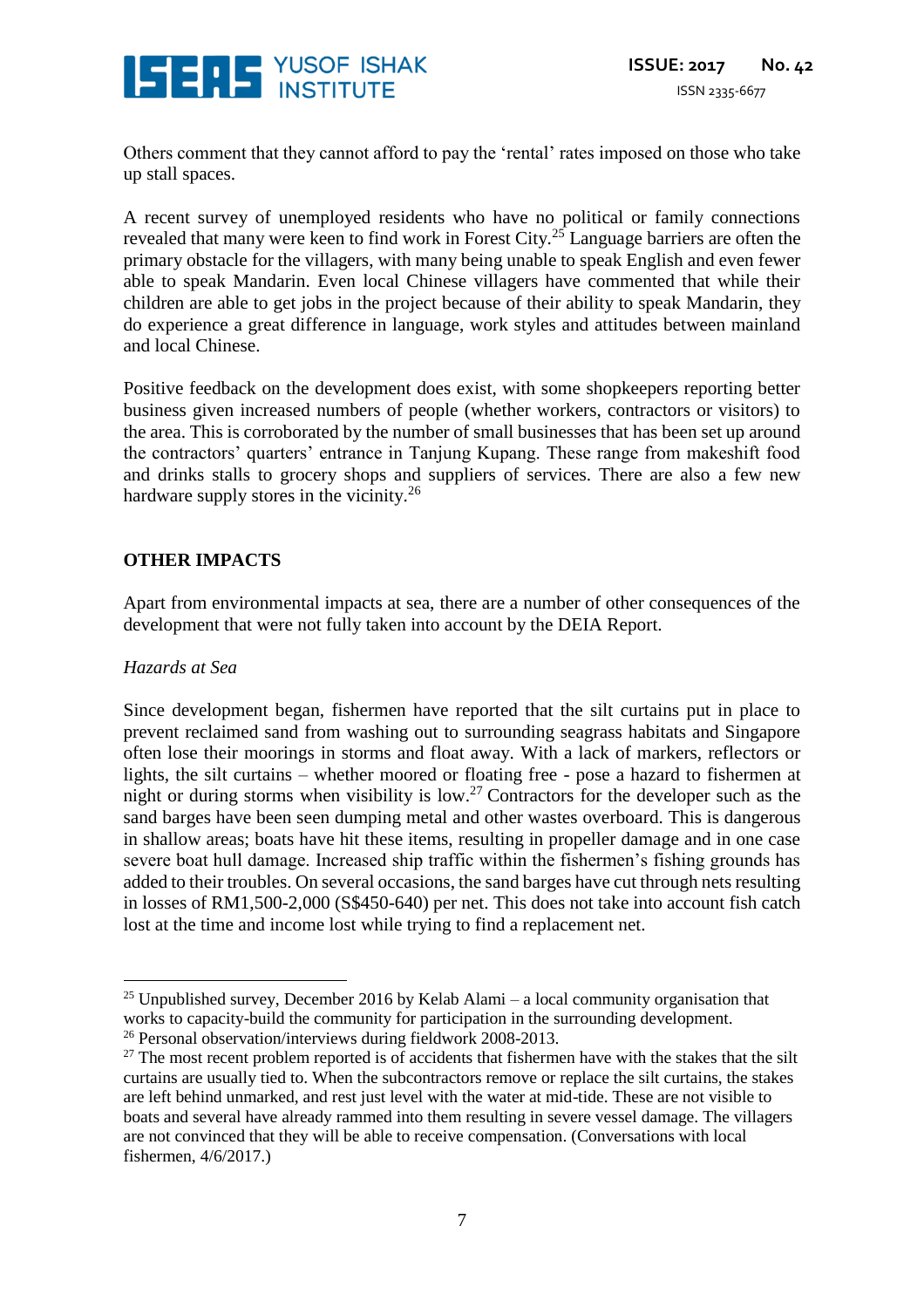

There is also the ever-present risk of accidents, with one accident between a sand barge and a local transport vessel occurring in 2015. Apart from potential loss of life is the risk of oil spills and resultant habitat damage with little to no mitigation avenues available. While fishermen have complained of mass fish deaths since the beginning of reclamation work, scientists have not been able to pinpoint the source of the algal bloom. While it may have been attributed to dredging in the area, it could also have been the result of annual climatic cycles, increased rainfall and development from several other parts of the Tebrau Straits and the Pulai River. 28

#### *Hazards on Land*

There are two construction entrances to the Forest City development; the first for heavy vehicle and other access to the CG Causeway (through Kampung Pok Kecil) and the second leads to the workers' quarters which also leads to the CG Causeway (through Tanjung Kupang). The latter access road was initially the only access to the CG Causeway. Given that the development entails land clearing, dredging and reclamation, a multitude of trucks carrying loads of sand as well as other vehicles tracking sand through the village is inevitable. The clearing of mangroves and secondary forest and the building of the dispersal link also generate dust and noise pollution.

With access to these roads immediately in front of local villagers' homes and shops, complaints about the dust have been rife. Houses are reportedly full of dust even when windows and doors are shut, and freshly laundered clothes hung out to dry come back covered in dust. Villagers on motorbikes and bicycles suffer from dust inhalation and particles in their eyes as they ride past these access areas. There have not been any studies or monitoring of local residents' health issues as a result of the development. A few restaurants and food stalls close to the new dispersal link have shut down because of the pollution.

There has been a marked increase in heavy vehicle and other traffic since development began. These travel at pace, even at night, and have led to much tension in the village. With most villagers traveling by motorbike and many children cycling to school on these narrow village roads, this influx of heavy vehicles has greatly increased the dangers of their daily commute. Added to that is the resultant damage to the roads done by these heavy vehicles. CGPV has recently made extensive repairs to some of the roads leading to their development, and have also put in large speed bumps to slow down heavy vehicles.<sup>29</sup>

#### *Influx of Foreign Workers*

<u>.</u>

The Forest City development has brought with it an influx of foreign workers, notably Mainland Chinese and Bangladeshis. The workers' quarters in Tg Kupang also house those working at the CGPV Danga Bay development. Villagers have complained about the workers' freedom to roam about the village, perceiving it as a threat to their children's safety. Some have reported theft of fruit from their front yards. While the workers were initially able to wander freely, CGPV has recently set up guard posts at the entrance and

<sup>&</sup>lt;sup>28</sup> Interview with Dr Leena Wong, University Putra Malaysia, 13 March 2016

<sup>&</sup>lt;sup>29</sup> Interview with Aeron Munajat, CGPV's Head of Corporate Communications 14 September 2016, corroborated by personal observation during fieldwork 2008-2017.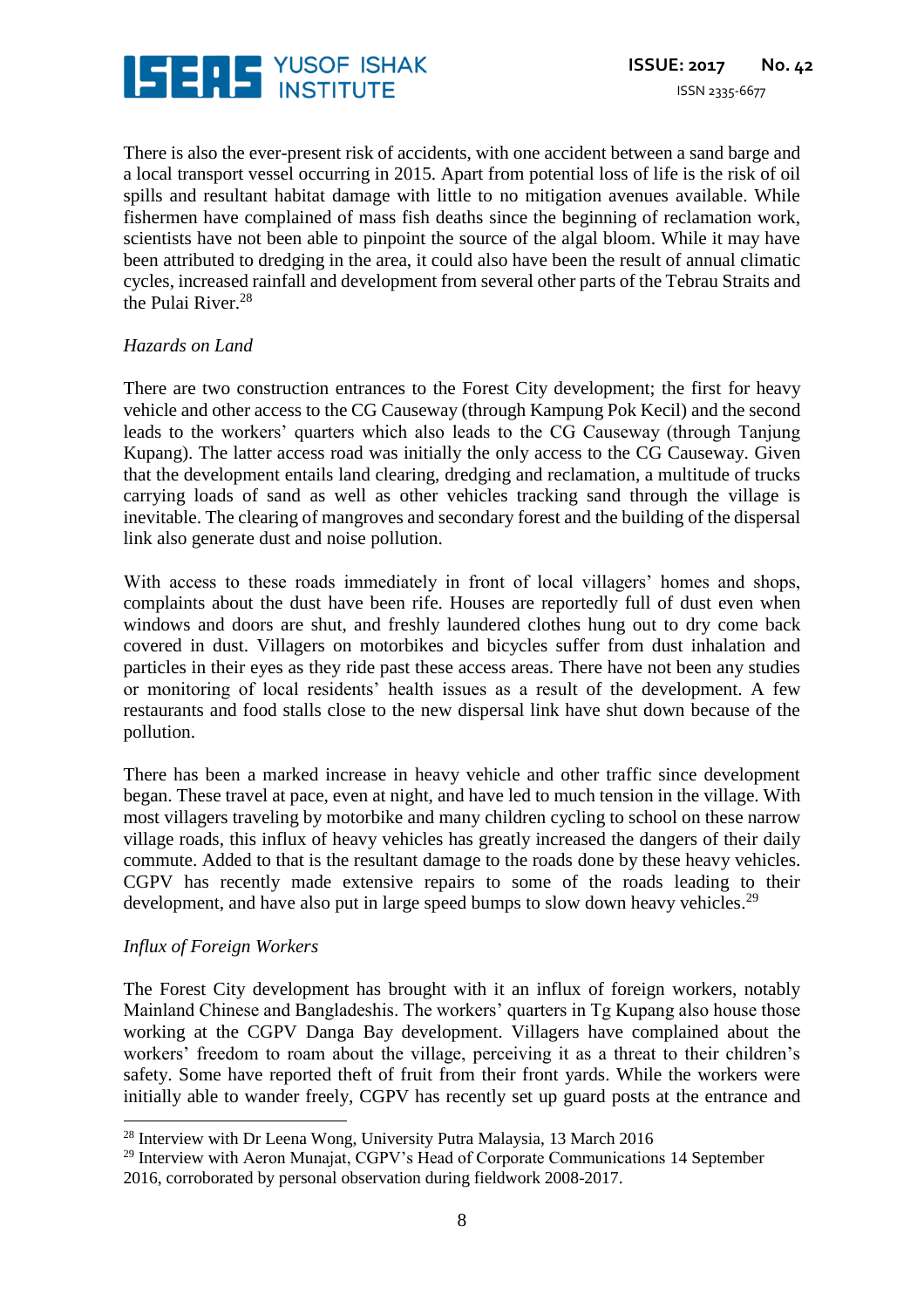

exit to the workers' quarters and the workers no longer seem able to move beyond their immediate vicinity after a certain time of night. Recent media coverage has revealed that many of these workers are victims of recruitment scams resulting in their being illegal; many have not received salaries<sup>30</sup>. This explains why they have been competing with the villagers at local gleaning sites and raiding nearby Merambong Island for food.<sup>31</sup>

# **LOCAL ADAPTATION STRATEGIES**

Faced with inevitable and unavoidable change, members of the local community have begun to step up to ease their burdens. Some individuals have attempted to help the fishermen diversify their target species so as to stabilise their incomes (considerations of future stocks notwithstanding). Members of the Orang Seletar indigenous community have set up mussel breeding ropes along the coast and several local fishermen are keen to follow suit. University Putra Malaysia (UPM) is currently planning to set up an oyster and mussel breeding programme in collaboration with Kelab Alami; training and enabling members of the local community to participate in relatively simple and affordable aquaculture endeavours. CGPV has also expressed interest in replenishing local fisheries stocks through the release of juvenile crabs or other species and has proactively approached UPM and Kelab Alami to make this a reality. This initiative is among others started to develop alternative and supplementary sources of income for all members of the community through ecotourism and entrepreneurship development.

Driven by one individual's attempt to garner better prices for the fishermen by becoming a 'middle-man' himself and paying higher prices, others who come to the village to buy seafood have also been forced to increase their prices, thereby improving earnings for the fishermen. In collaboration with the Iskandar Regional Development Authority's Friends of Iskandar (IRDA-KIM) programme, this initiative will soon become part of a registered cooperative to solidify benefits for the wider community.

#### **CONCLUSION**

<u>.</u>

The Forest City project is set to improve Johor's economic standing. The environmental ramifications of the four reclaimed islands will be long-standing and profound; and there is no denying the extensive habitat damage and other losses to the community.

However, steps can be taken to mitigate and reduce the negative impacts as well as enable communities to participate and benefit from development. The key to this are capable and credible expertise providing accurate information and the right advice, and the involvement of all levels of the community in deciding what they need and want, as well as ensuring that compensation offered and provided reaches those who need it the most.

<sup>30</sup> "Broken dreams - the plight of Forest City's migrant workers", Malaysiakini, 8 May 2017. <http://www.malaysiakini.com/news/381555>

<sup>&</sup>lt;sup>31</sup> Rahman, S. Johor's Forest City Faces Critical Challenges. Trends in Southeast Asia, 0219-3213; TRS 3/17. ISEAS – Yusof Ishak Institute, Singapore, p. 32.